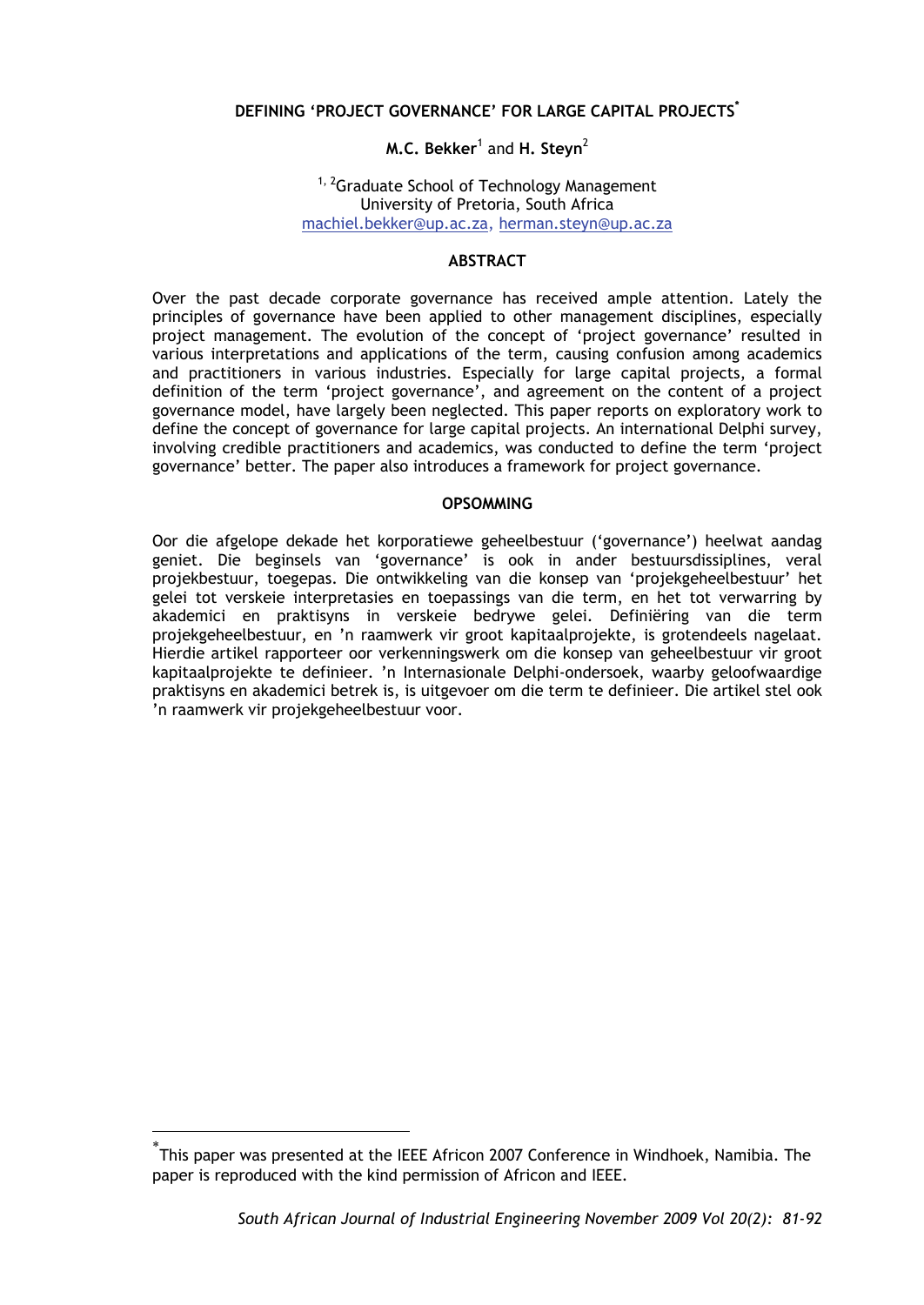## **1. INTRODUCTION**

The turn of the century was marked by a number of incidents that lacked corporate accountability, responsibility, fairness, or transparency, and that gave rise to negative developments in corporate governance such as corporate scandals at Enron, Parmalat, Worldcom, and others. This resulted in country-specific laws and guidelines for corporate governance, of which the most prominent are the Sarbanes Oxley Act [1] in the United States of America and the Cadbury Report [2] in the United Kingdom. Although mostly confined to the developed world, some developing countries also embarked on formulating corporate governance guidelines – for example, South Africa's King II Report [3]. In project management circles, the term *project governance* has become popular, but there is much confusion about the definition of the term. Some seem to see it as an all-embracing term that includes all aspects of project management; others associate it merely with contractual clauses. Some regard the term as comparable to project control, while others relate it to all functions of a project steering committee. It is suggested that, unlike corporate governance, which is primarily organisation-specific, a globally relevant definition and guideline, and even a globally applicable model of governance for large capital projects, is possible and indeed desirable. This paper reports on an initial attempt to solicit individual views on project governance from a number of countries, and to facilitate communication in an attempt to derive a definition of 'project governance'.

#### **2. LITERATURE REVIEW**

The evolution of corporate governance can be traced back to the origins of the corporate enterprise around 3000 BC [4]. Merchants, marauders, imperialists, and speculators dominated business and public life for many centuries and, although they did not form fully-fledged companies, they created powerful organisations that changed commercial life. Such organisations developed and implemented various concepts of control and risk-sharing, and are part of the evolutionary process of formulating various kinds of corporate accountability. However, it was only towards the end of the 20<sup>th</sup> century, when various corporate scandals emerged, that corporate governance guidelines were formulated in several countries and even drafted into legislation (i.e. the Sarbanes Oxley Act in the USA). The formalisation of corporate governance mostly took place in developed countries, and was primarily reflected in board compositions and accounting requirements. Where corporate governance principles were formulated in the developing world, much emphasis was also placed on social and environmental responsibilities [3].

It could be argued that corporate governance is a globally accepted concept that provides overall guidance for the responsible conduct of business. Gillibrand [5] states that corporate governance guidelines produced by the Organisation for Economic Co-operation and Development (OECD) increase rather than decrease pressure on countries to develop and implement corporate governance guidelines and standards. They strongly encourage the application of good corporate governance as a precondition for international loans to governments for financial sector and other structural reforms, as well as equity investment in, and bank loans to, larger companies. Although the pressure is currently on listed companies 'to comply or explain' their corporate governance principles, this requirement is likely to be extended not only to all listed companies, but also to other privately and publicly owned companies and organisations who use 'other people's money', including taxpayers' money, equity, loans, or bonds. The latter merges with public accountability and calls for better control and transparency over not only *shareholder* interests but also *stakeholder* interests.

The opportunity to investigate the expansion of corporate governance principles into the public and stakeholder sectors coincides with renewed questioning of the performance – or rather, the lack of performance - of large capital projects.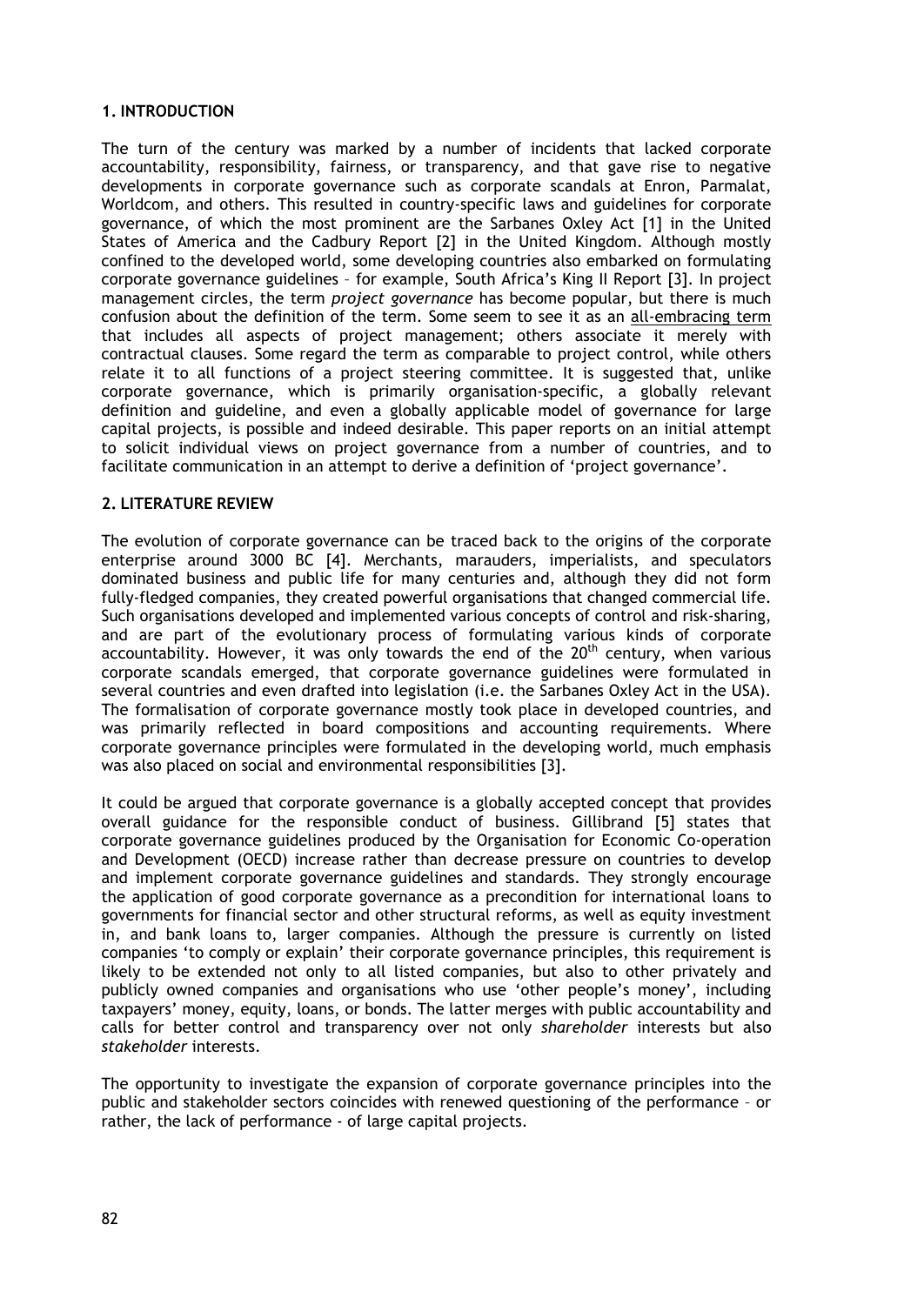# **3. THE PERFORMANCE OF LARGE CAPITAL PROJECTS**

A study completed by the International Program in the Management of Engineering and Construction (IMEC) in 2000 [6] revealed that, of 60 large capital projects (LCPs) with an average capital value of US\$1 billion undertaken between 1980 and 2000, 18% incurred extensive cost overruns. It also found that almost 40% of the projects performed so badly that they were either totally abandoned or restructured after experiencing financial crises.

Merrow et al. [7] studied 47 'mega projects' and found that only four finished on budget, and that the average cost overrun was 88%. Of the 36 projects that had sufficient data, 26 (72%) failed to achieve their profit objectives. Based on their analysis, they concluded that projects with a greater proportion of public ownership, as well as larger, first-of-a-kind, and one-of-a-kind projects, perform more poorly. Supporting their observation, Morris & Hough [8] also provide a comprehensive list of cost overruns on LCPs.

Flyvbjerg et al. [9] completed a study in 2003 on the performance of large infrastructure projects. Their research was done on LCPs such as the Channel tunnel, the Øresund Bridge that connects Denmark and Sweden via road transport, the Great Belt Bridge that serves the same purpose with rail, Denver Airport, the Calcutta Metro in India, and various others discussed in greater detail in their study. It assessed two main performance measures:

- Cost overrun, and
- Benefit overestimation

According to the research, the general performance of the above variables in large infrastructure projects was appalling. As illustrated in Figure 1, cost overruns of more than 100% of the original approved budgets have not been uncommon on various large capital projects since the early 1900s.



**Figure 1. A century of cost overrun [9]** Source: Flyvbjerg, Bruzelius and Rothengatter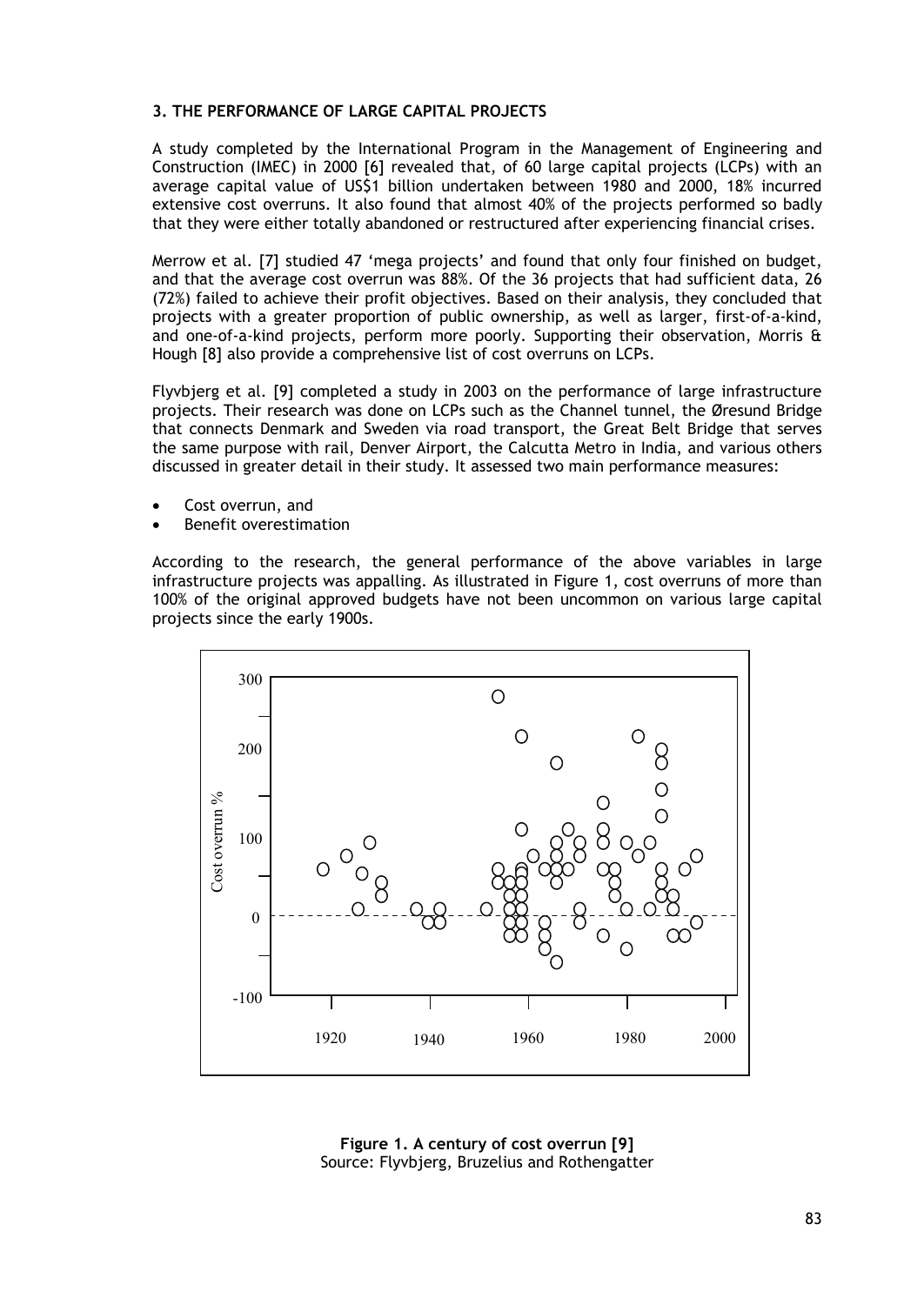The data and graph show no visible trend toward improvement, despite the development and availability of advanced cost estimation and control techniques towards the end of the 20<sup>th</sup> century.

| Project                                        | Actual traffic as percentage<br>of forecast traffic during the<br>opening year |
|------------------------------------------------|--------------------------------------------------------------------------------|
| Calcutta Metro, India                          | 5%                                                                             |
| Channel Tunnel, UK and France                  | 15%                                                                            |
| Miami Metro, USA                               | 18%                                                                            |
| Paris Nord TGV line, France                    | 25%                                                                            |
| Humber Bridge, UK                              | 25%                                                                            |
| M65 Huncoat Junction to Burnley<br>Section, UK | 35%                                                                            |
| Tyne and Wear Metro, UK                        | 50%                                                                            |
| Mexico City Metro                              | 50%                                                                            |
| Denver International Airport                   | 55%                                                                            |

### **Table 1: Benefit overestimation**  Source: Skamris [10]

Even more concerning than the cost performance was the underperformance of the expected / promised benefits of the projects to shareholders, the public, and other stakeholders. Large capital projects are usually justified by the potential improvement they will bring to logistics, transport, and general economic / societal support services. For example, the potential benefit of transportation projects is usually expressed in terms of the average hourly traffic and the overall distribution between peak and off-peak periods. Such figures are then summarised in terms of the throughput number of cars, passengers, or tons of cargo during an operational year. Table 1 provides quantitative information on the benefit performance on some of the most recent large transport projects.

In reviewing the above cost and benefit performance figures, Flyvbjerg et al. [9] conclude

*that cost overrun has not decreased in the past ten, thirty or seventy years. If techniques and skills for estimating cost overrun in transport infrastructure projects have improved over time, this does not show in the data graphically illustrated in figure 1. No learning seems to take place in this important and highly costly sector of public and private decisionmaking. This seems strange and invites speculation that the persistent existence over time and space and project type of significant and widespread cost overrun is a sign that equilibrium has been reached: strong incentives and weak disincentives for cost underestimation and thus for cost overrun may have taught project promoters what there is to learn, namely that cost underestimation and overrun pays off. If this is the case overrun must be expected and it must be expected to be intentional.* 

Although these words may reflect some subjectivity, the results merit in-depth questioning of decision-makers' bona fides, and support the general public belief that 'all is not well' when decisions about major contracts are made. Evidently, mismanagement appears in some form of cost-incurrence and over-expenditure to cover legal costs or under-estimation of the scope.

The main reasons why corporate governance fails to address shortcomings in public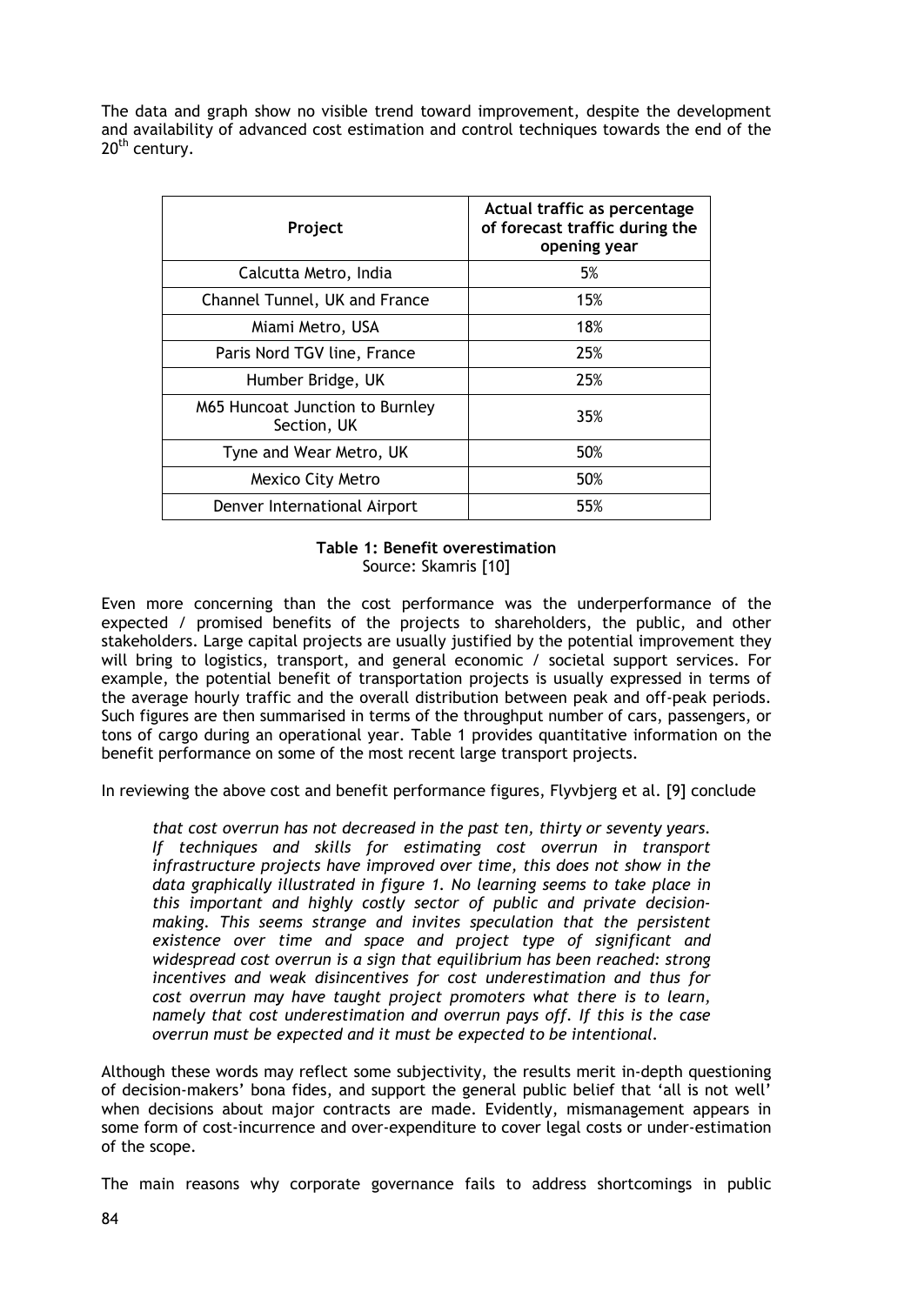accountability on projects are thought, first, to be the focus on shareholder protection, and second, the fact that large capital projects involve multiple countries and companies, resulting in multiple forms of corporate governance adherence. The uncertainty arising from this 'confusion' provides ample scope for opportunism.

Evidently, some form of governing mechanism is required to help address the apparent lack of accountability in large capital project performance. Thus the question of 'project governance' has emerged.

The term 'project governance' is not new, and has been used in various contexts in the project management fraternity. Liu & Yetton [11] refer to project governance with respect to risk allocation in construction and IT projects, while Turbit [12] views project governance as a subset of IT governance. Another view of governance in projects has been developed by the Association for Project Management (APM) in their *Guide to governance of project management* [13]. This approach, however, focuses more on the activities of the company directors in respect of project management, and does not view a project as a temporary organisation, with its own 'board' (the project steering committee) and complexities associated with multiple countries, governments, and companies engaging in the same project. The guide provides comparisons between the UK Listing Authority's Combined Code (2003) and the Sarbanes Oxley Act (2002). These codes have been drafted in a developed world context only.

### **4. DEFINING PROJECT GOVERNANCE – A DELPHI STUDY**

Due to the lack of a formal definition of project governance, and the absence of consensus in the project management fraternity on what it entails, a study was launched to obtain the views of knowledgeable and experienced academics and practitioners on what the term should entail.

The established Delphi technique (Dalkey & Helmer [14], Lindeman [15], and Phillips [16]) is arguably one way of obtaining the most reliable consensus of opinion from relevant parties, as it is designed to determine the extent to which consensus exists (Xiao, Douglas, Lee & Vemuri [17]) and takes into account the independent and anonymous opinions of individuals responding in isolation. This frees them from pressure to conform, and results in valuable ideas. The technique lends itself to integrating responses from individuals who are geographically dispersed, and supports the objective of this study of obtaining a globally representative definition.

The Delphi method is often criticised for not providing empirical evidence; but it was felt that such evidence was not required for this exploratory work.

#### **The Delphi panel**

For this study, the objective was to involve a sample of knowledgeable individuals, including practitioners and academics from different countries. A total of 23 practitioners and nine academics from eight countries were contacted. Of these, 13 practitioners and only two academics responded. Attrition occurred between the first and second rounds of responses solicited, and this resulted in a final panel of eight respondents.

In the light of the opinions referred to earlier, this sample of 15 was considered sufficient. The 15 participants had an average of 24.8 and a total of 372 years' experience, had managed projects with a combined value of US\$43.95 billion, and had authored a total of 12 books and 30 other international publications. The two academics and one of the practitioners held PhD degrees, while eight of the practitioners had Masters degrees and the other four Bachelor degrees. Industries typical of large capital projects – mining, petrochemical, and infrastructure/ transport - were represented by four respondents each, while one respondent was from the telecommunications industry and two from academic institutions.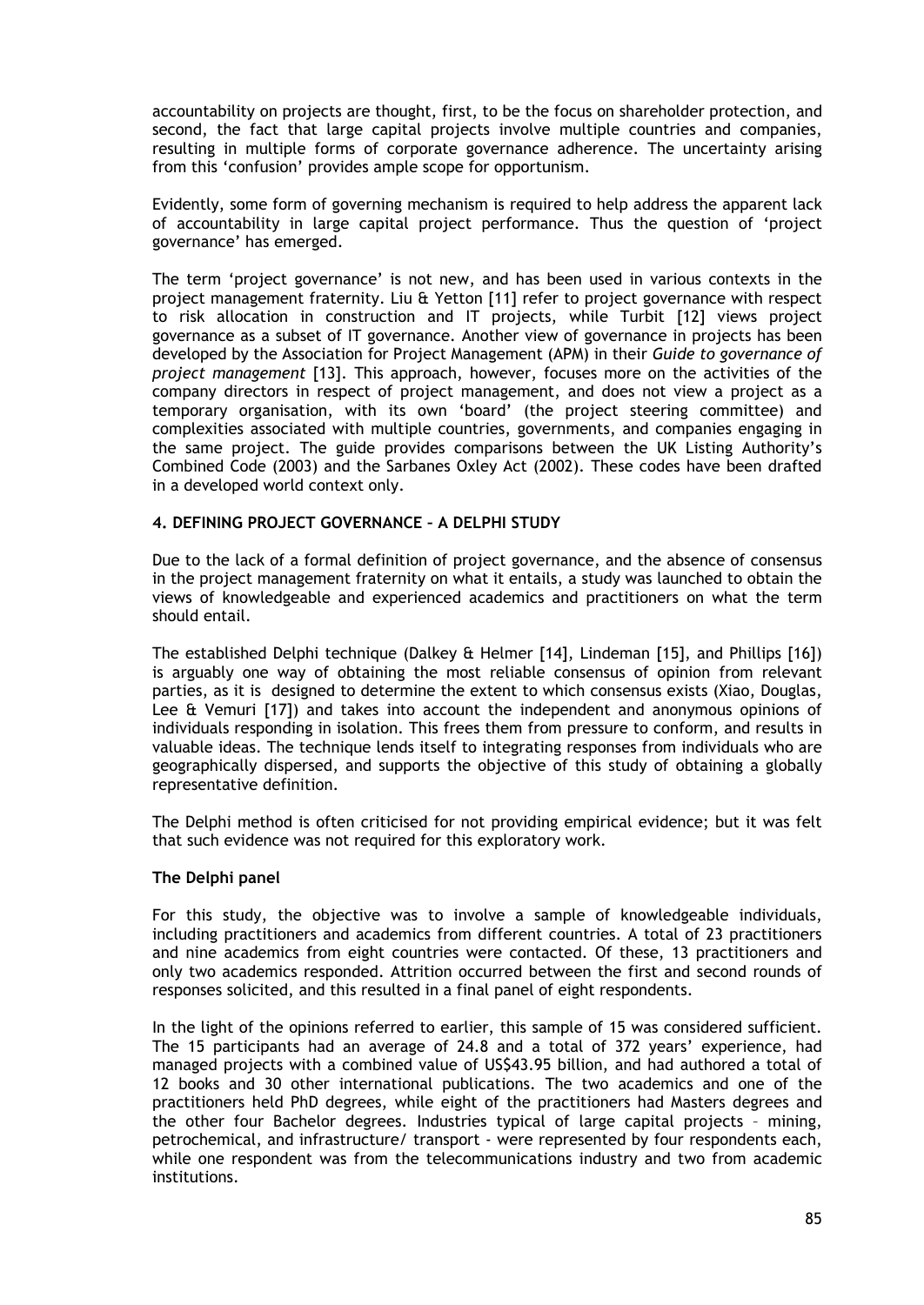### **Questionnaire design**

Deciding on the range of questions required a review of the most fundamental questions. The key objective was to deal with the essence of project governance and to formulate a definition for practical use. Therefore the questionnaire had to start with open-ended questions, and progress to questions that would help to refine the definition and eliminate potential conflict and confusion with established concepts such as corporate governance, project management, and project control.

A first round of questions was sent to the panel of respondents to explore their opinions and to move towards a preliminary definition of, and guidelines for, the concept of 'project governance'. A summary of the first round responses was sent to all respondents to enable them to review and refine them. Eight responses were received during the second round, and the high level of agreement at that stage obviated the need for a third round of questions.

## *The questions for Round One*

While questions with a positive or negative answer are suitable to find a correct answer, 'open ended' questions were preferred to allow for independent original notions that could be integrated into a definition, guidelines, and a framework. The following questions were posed:

- 1) How would you define/describe the concept 'project governance'?
- 2) Do current project management frameworks and practices fail to address project governance? Please explain.
- 3) What are the similarities between corporate governance and project governance?
- 4) What are the differences between corporate governance and project governance?
- 5) What are the differences between project control and project governance?
- 6) To what extent should a project governance model for large capital projects be project-specific, company–specific, or generic?
- 7) Much effort currently goes into the establishment of global corporate governance principles. Which challenges need to be considered and overcome in the development and establishment of a formal, global project governance model for large capital projects that involve multiple countries and companies?
- 8) How should role player liability towards eventual project performance be incorporated into a global project governance model?
- 9) Please provide any other comments that you might have regarding the development and implementation of a project governance model.

Analysing the feedback from respondents posed a challenge. In many cases the feedback was elaborate, requiring a careful selection of analysis technique and the obvious requirement to test the consolidated results during a second round. The most suitable technique to be used for this type of qualitative research proved to be *informal content analysis* (Page and Meyer [18]). The technique consists of scanning the content for recurring and repeated themes/concepts/words, and constructing a summarised/consolidated description of the feedback. To verify this, the results were returned to the initial respondents for comments, confirmation, or criticism.

# **5. RESULTS**

The overall feedback from respondents confirmed the belief that there is a need to define and formalise project governance. A strong view was that, whatever form of project governance model was to be developed, the focus should be on practicality, alignment with corporate governance, and general applicability. Summarised feedback from the nine questions is provided below: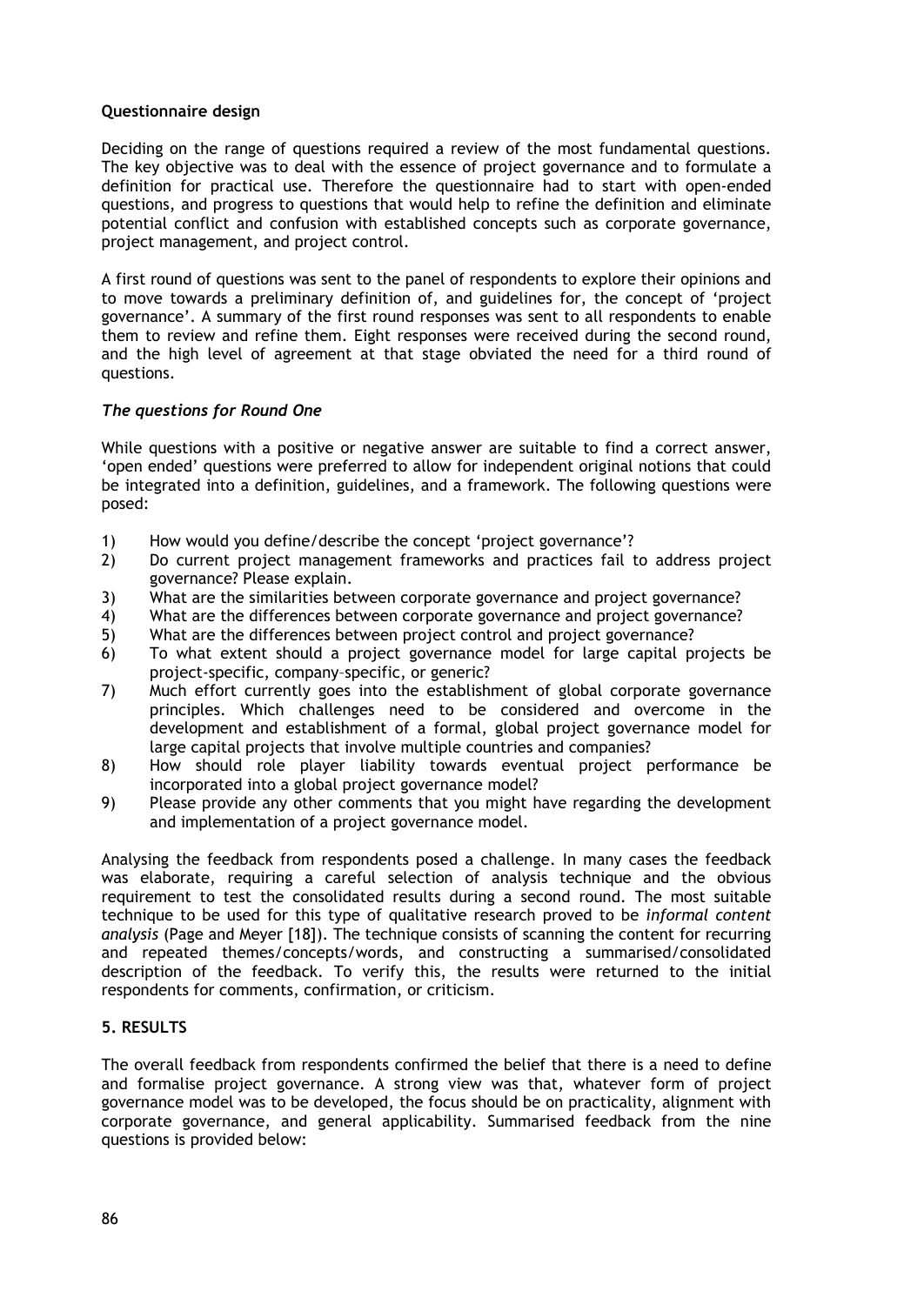*Question 1: How would you define/describe the concept 'project governance'?* 

The results confirmed that no generally accepted definition existed, and resulted in the following provisional definition: Project governance is *a set of management systems, rules, protocols, relationships, and structures that provide the framework within which decisions are made for project development and implementation to achieve the intended business or strategic motivation.* Surprisingly, very little was mentioned about personal accountability at this stage.

*Question 2: Do current project management frameworks and practices fail to address project governance? Please explain.* 

The results overwhelmingly confirmed a lack of frameworks for project governance. Specific issues that were raised included concerns about the definition and management of risk, non-alignment of projects and lack of integration with strategic business parameters, the authority of project leaders, practical application of governance concepts in projects, and the discipline to refine and apply project governance principles.

#### *Question 3: What are the similarities between corporate governance and project governance?*

There was general consensus that the principles of corporate governance apply to project governance; half of the respondents added that project governance should not only be aligned with corporate governance, but be a subset of corporate governance. Project governance should reflect the temporary nature and address the uniqueness of projects. For example, where corporate governance addresses the functioning of a corporate board, project governance should do the same for the project steering committee.

*Question 4: What are the differences between corporate governance and project governance?* 

Corporate governance is clear regarding the level of detail of financial and legal disclosures, while the details of disclosure in projects are unclear. The difference also lies in timeframes: the project life-cycle has a much shorter life-span than a corporate entity, and requires a different approach to the process and speed of decision-making.

#### *Question 5: What are the differences between project control and project governance?*

Project control is a subset of project governance. Project governance should be a proactive measure that sets the scene for, and the framework within which, project management – and subsequently project control – should function.

*Question 6: To what extent should a project governance model for large capital projects be project-specific, company-specific, or generic?* 

A project governance model should be largely generic, with room to incorporate projectspecific and unique requirements.

*Question 7: Much effort currently goes toward the establishment of global corporate governance principles. Which challenges need to be considered and overcome towards the development and establishment of a formal, global project governance model for large capital projects that involve multiple countries and companies?* 

International projects pose a number of challenges, including (a) accommodating a financier's requirements and risks, (b) application in countries with weak corporate governance, (c) application in countries where senior or influential individuals 'do not want better control' for selfish reasons, (d) complexities associated with globalisation and virtual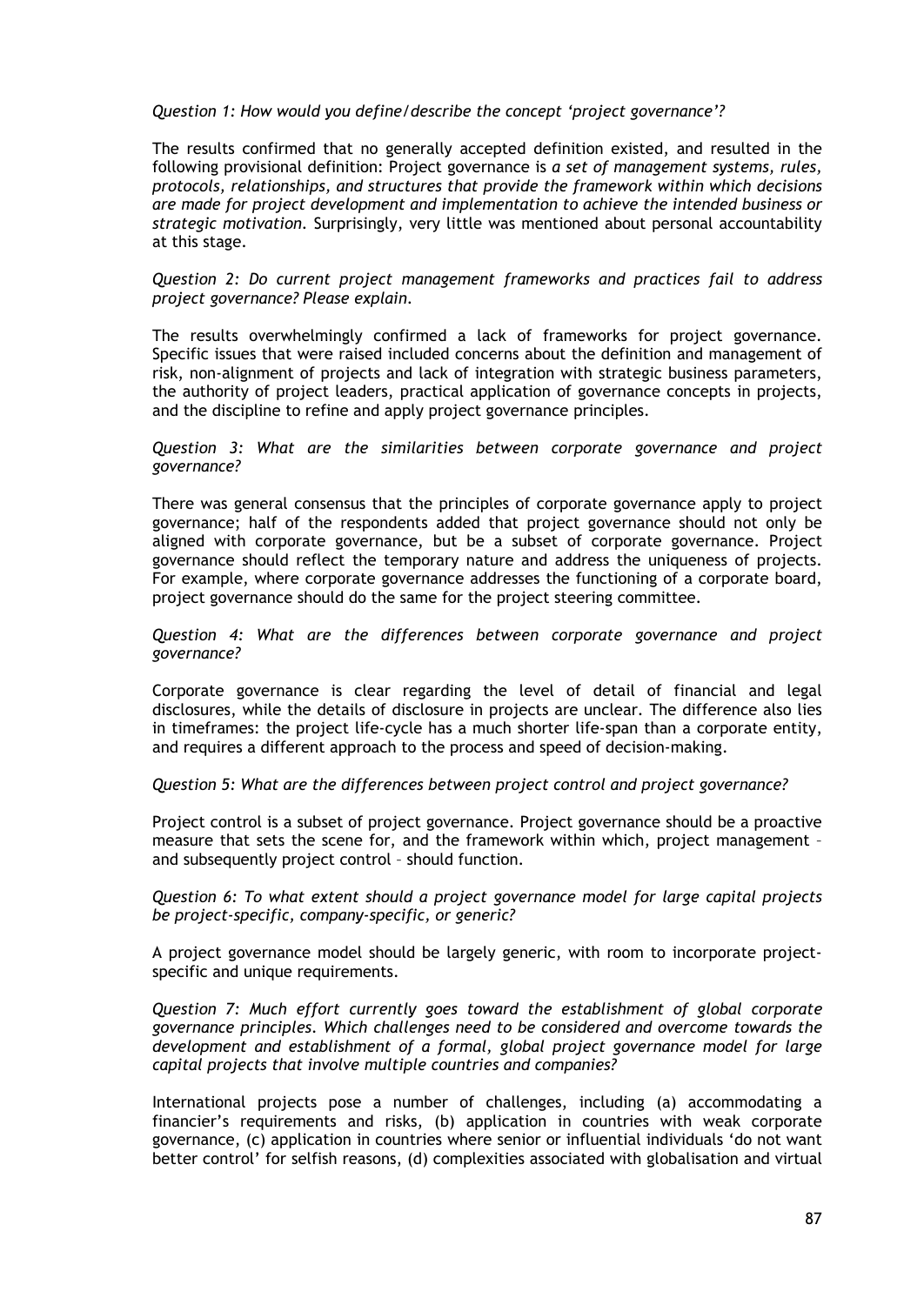work, (e) making project governance simple and practical to apply, and (f) overcoming stakeholder resistance to 'another' set of statutory requirements.

*Question 8: How should role player liability towards eventual project performance be incorporated into a global project governance model?* 

The panel was divided over the incorporation of role player liability towards performance: half of the panel members proposed that stakeholder liabilities should be clearly defined in detail, while the other half argued that any items or actions that could create potentially adversarial situations should be avoided and handled outside the project context.

*Question 9: Please provide any other comments that you might have regarding the development and implementation of a project governance model.* 

Additional comments confirmed some of the previously-mentioned notions, that project governance should be a framework for decision-making and should contain an element that promotes self-governance. Project governance should also aim at preventing runaway project spending in the same way that corporate governance aims to reduce uncontrolled losses and financial mismanagement.

#### **Round Two of the survey**

A summary of the above results was sent to the respondents for comment. They could accept the results, reject them, or agree in principle and indicate specific conditions or constraints. Eight of them replied and were, in general, in agreement with the direction followed. One respondent indicated that project governance should be project-specific, while the other seven agreed on a generic model with flexibility to accommodate projectspecific aspects. This round set the scene for the development of a draft framework for project governance.

### **6. A DRAFT FRAMEWORK FOR PROJECT GOVERNANCE**

With a key requirement from the respondents that the project governance framework should be aligned with corporate governance requirements, the results of the Delphi study were compared with the overall structure of the Sarbanes Oxley Act [1] and the guidelines of the South African King II Commission [3]. The reason for referring to these two corporate governance frameworks is that the former originates from the developed world, while the latter is probably the most advanced to be found in the developing world. Since large capital projects are developed and implemented on a global scale where the developed and developing worlds have to work together, the governance needs of both should be addressed. Other models and guidelines were also considered, with some input obtained from the British Cadbury Report [3], the Organisation for Economic Co-operation and Development (OECD) [19], and the United Nation guidelines on Governance in Public-Private Partnerships [20].

The following general categories for corporate governance were derived from the various guidelines:

- Composition and functioning of the Board of Directors
- Financial reporting and internal control
- Corporate accounting and control, and
- Organisational ethics and remuneration

To develop a project governance model, these four categories should be read in the context of a project, especially in terms of setting up the top management structures of the overall project during the initial phases. Table 2 below illustrates typical comparisons between corporate governance requirements for each category and the alignment towards the project environment. The descriptions in the 'project governance' column were made using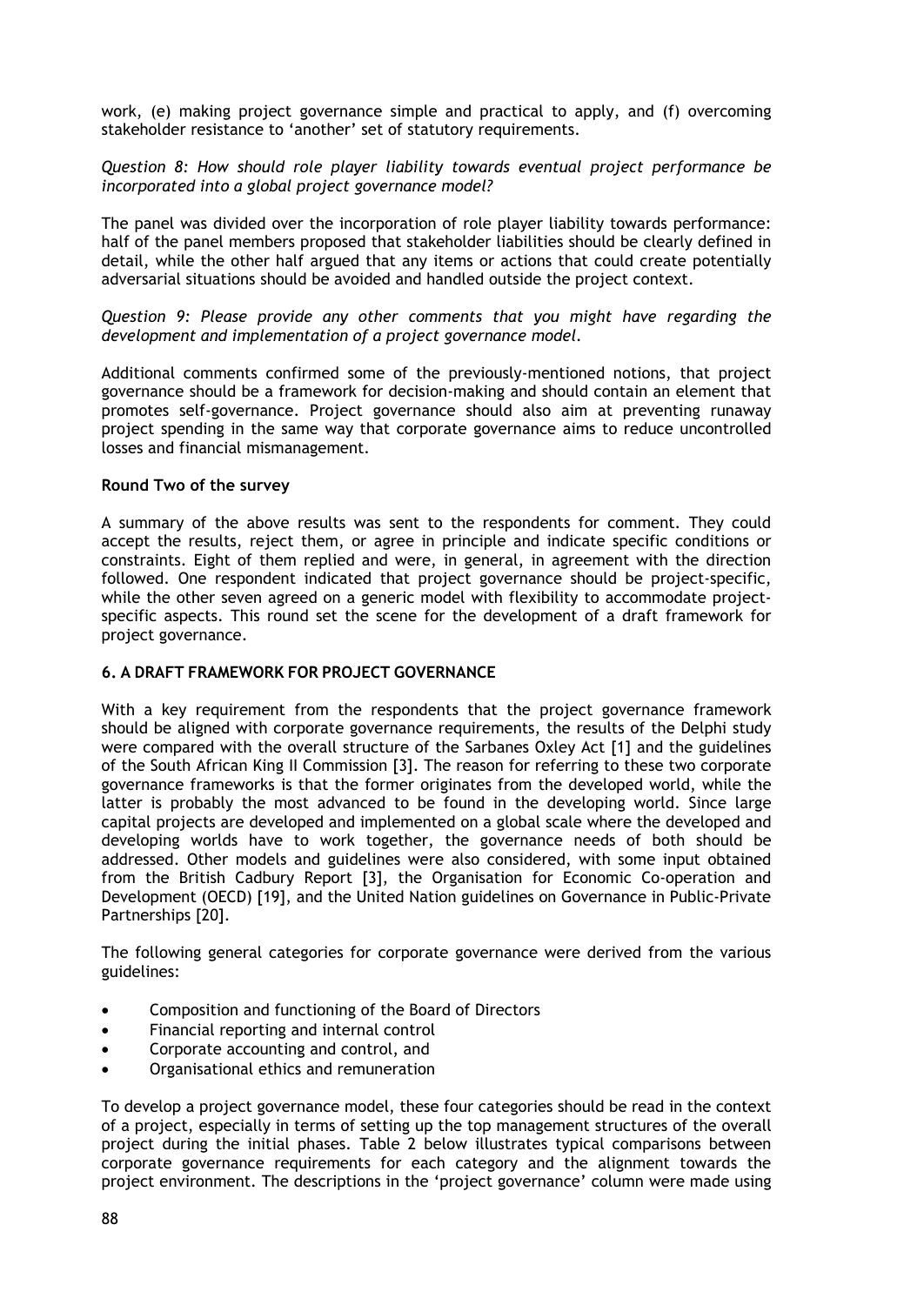logical deduction from a project management point of view. The requirements in the 'project governance' column provide the foundation for the concept project governance framework.

|                                                                                | <b>CORPORATE GOVERNANCE</b>                                                                                                                                                            | <b>PROJECT GOVERNANCE</b>                                                                                                                                                      |
|--------------------------------------------------------------------------------|----------------------------------------------------------------------------------------------------------------------------------------------------------------------------------------|--------------------------------------------------------------------------------------------------------------------------------------------------------------------------------|
|                                                                                |                                                                                                                                                                                        |                                                                                                                                                                                |
|                                                                                | A. Board of Directors and<br><b>Audit Committee</b>                                                                                                                                    | A. Project Steering<br>Committee                                                                                                                                               |
| <b>Composition of</b><br>governing body                                        | Core competencies<br>Sufficient size<br>Comprised of executive and non-<br>executive members                                                                                           | Core competencies associated<br>with the unique aspects and<br>complexities of large capital<br>projects<br>Sufficient size to assist in quick<br>response and decision-making |
| 2.<br>Responsibility                                                           | Board has ultimate accountability<br>for the affairs of the company.<br>Board should adopt a formal<br>Charter describing its<br>responsibility, which should be<br>disclosed annually | Steering committee, not project<br>manager only, has ultimate<br>responsibility for project<br>performance.                                                                    |
| 3 <sub>1</sub><br>Audit<br>Committee to<br><b>Board of</b><br><b>Directors</b> | Levels of independence<br>Financial literacy                                                                                                                                           | Project audit committee to<br>consist of experienced and<br>reputable members                                                                                                  |

|                                                                  | B. Financial reporting and<br>internal control                                                                                                                                                                                                                                                                                        | <b>B.</b> Cost estimating and<br>cost control                                                                                                                                                                                                                               |
|------------------------------------------------------------------|---------------------------------------------------------------------------------------------------------------------------------------------------------------------------------------------------------------------------------------------------------------------------------------------------------------------------------------|-----------------------------------------------------------------------------------------------------------------------------------------------------------------------------------------------------------------------------------------------------------------------------|
| $\mathbf 1$ .<br><b>Financial</b><br>reporting<br>responsibility | Board must report certain items<br>annually regarding financial<br>responsibility                                                                                                                                                                                                                                                     | Steering committee to report<br>monthly on overall project<br>progress and risks                                                                                                                                                                                            |
| $\mathbf{p}$<br><b>Financial</b><br>disclosures                  | Prohibition of certain non-GAAP<br>info                                                                                                                                                                                                                                                                                               | For projects funded fully or<br>partially by government, the<br>project cost performance must<br>be published at determined<br>intervals (bi-monthly or<br>quarterly)                                                                                                       |
| 3 <sub>1</sub><br>Internal<br>controls                           | Board must implement and<br>maintain generally recognised risk<br>management and internal control<br>models.<br>Disclosures must be made about<br>the risk management process.<br>Requirement for quarterly<br>certifications by the CEO and CFO<br>regarding their responsibility over<br>the disclosure controls and<br>procedures. | Internal control also considered<br>part of risk.<br>Steering committee must<br>implement and maintain a<br>formal, structured risk<br>management process. Risks must<br>be clearly defined, quantified,<br>and allocated among<br>stakeholders and direct role<br>players. |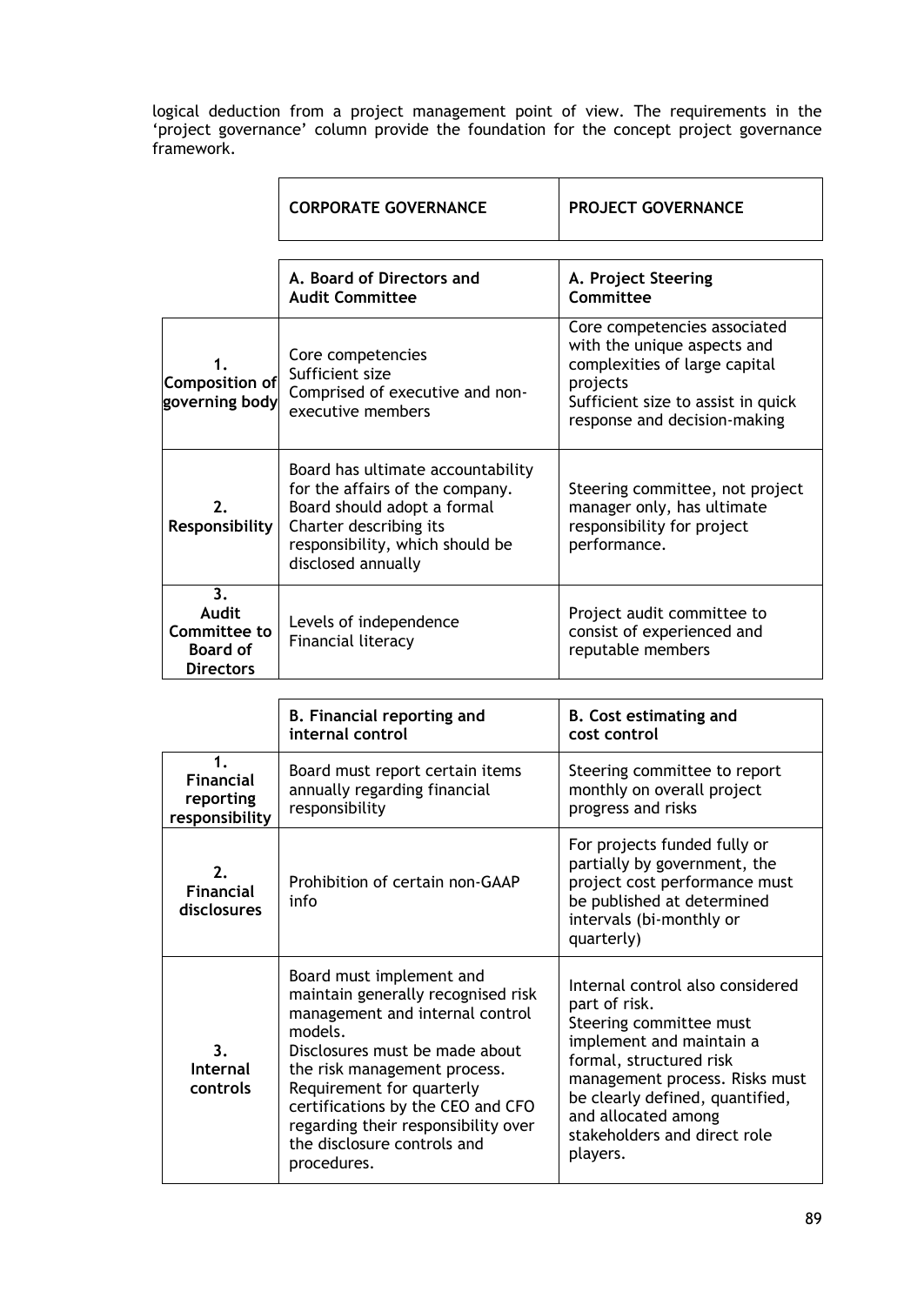| <b>CORPORATE GOVERNANCE</b>                                                                                                                                                   | <b>PROJECT GOVERNANCE</b>                                                                                                                                                                             |  |  |
|-------------------------------------------------------------------------------------------------------------------------------------------------------------------------------|-------------------------------------------------------------------------------------------------------------------------------------------------------------------------------------------------------|--|--|
| C. Accounting and<br>auditing                                                                                                                                                 | C. Project reviews and<br>audits                                                                                                                                                                      |  |  |
| External auditors should observe<br>the highest level of business and<br>professional ethics, and should be<br>objective and aware of their<br>accountability to shareholders | For projects the external auditor<br>should not be restricted merely<br>to cost and financial auditing,<br>but also incorporate and consider<br>all activities that impact on<br>stakeholder interest |  |  |
| Requires mandatory<br>communications between the<br>external auditor and the audit<br>committee                                                                               | Requires an effective assessment<br>and audit function to investigate<br>and declare vested interests,<br>especially between client and<br>contractors                                                |  |  |
| External auditor must issue an<br>attestation report on<br>management's internal control<br>report                                                                            | Project auditor to issue an<br>attestation report on the project<br>management function                                                                                                               |  |  |
| Requires disclosures of fees paid to<br>a company's principal external<br>auditor for the two most recent<br>years, with a description of the<br>nature of services           | Complete disclosure on<br>contractual agreements and<br>stakeholder involvement                                                                                                                       |  |  |
|                                                                                                                                                                               |                                                                                                                                                                                                       |  |  |
| D. Organisational ethics and<br>remuneration                                                                                                                                  | D. Ethical, responsible conduct<br>and conflict of interest                                                                                                                                           |  |  |
|                                                                                                                                                                               |                                                                                                                                                                                                       |  |  |

| 1.<br>Code of<br>ethics                    | Standards of ethical behaviour<br>should be codified in a code of<br>ethics                                                    | Standards of ethical behaviour<br>should be codified in a code of<br>ethics, especially during contract<br>award                                                    |
|--------------------------------------------|--------------------------------------------------------------------------------------------------------------------------------|---------------------------------------------------------------------------------------------------------------------------------------------------------------------|
| 2.<br>Compensation                         | Performance-related elements of<br>compensation should represent a<br>substantial portion of the total<br>compensation package | Performance-related elements of<br>compensation should represent a<br>substantial portion of the total<br>compensation package for the<br><b>Steering Committee</b> |
| 3.<br>Safety, health<br>and<br>environment | Included in business processes                                                                                                 | Specific performance<br>measurements should be applied<br>to ensure adherence to<br>international good practices on<br>safety, health, and environment              |
| 4.<br><b>Social</b>                        | Requires detail regarding inclusion<br>of all local labour and stakeholders                                                    | Specific criteria and performance<br>measure should apply to<br>adherence and incorporation of<br>sustainable social development                                    |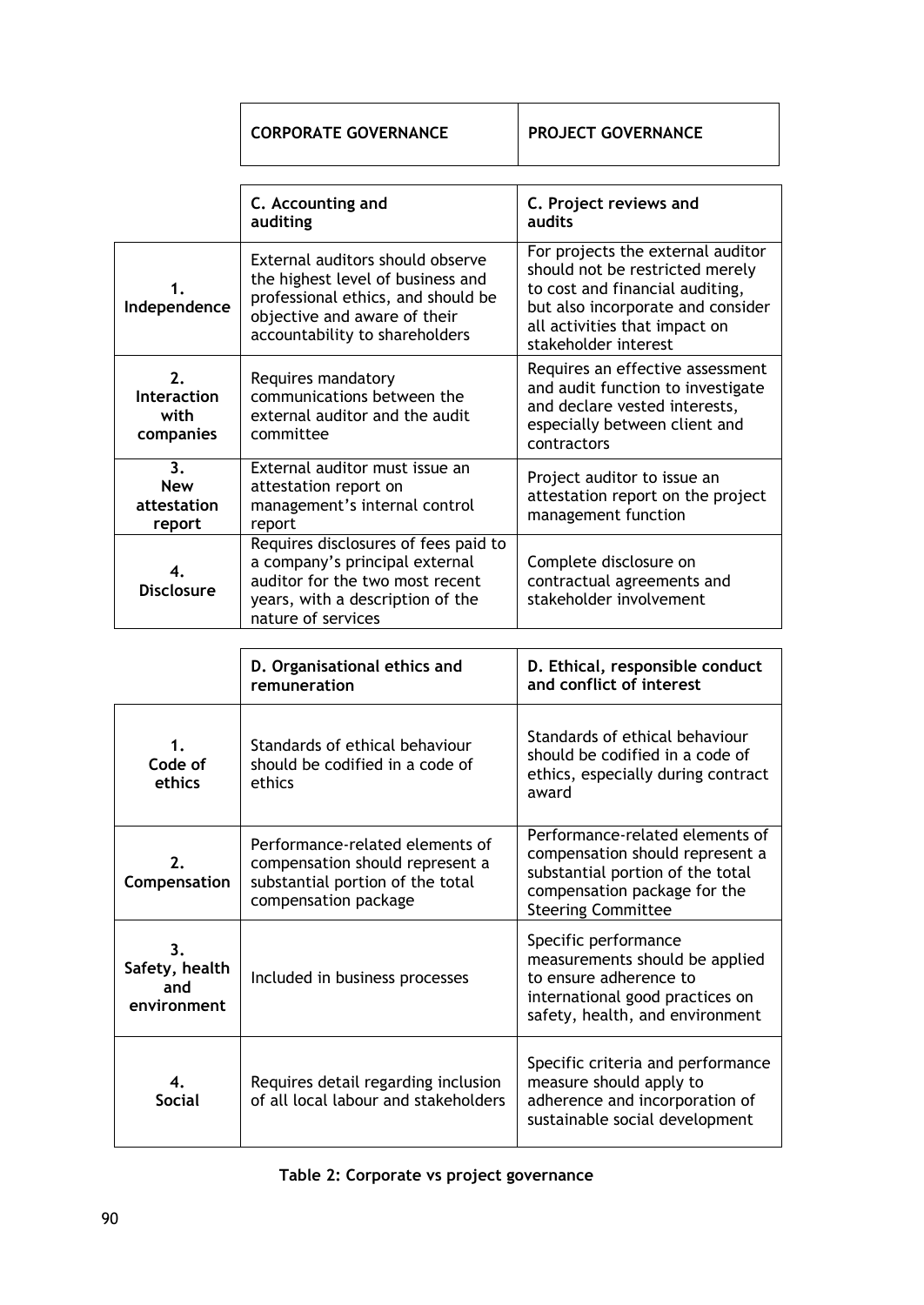Although far from complete in terms of detail development and practical application, the 'project governance' column provides guidelines for governance that address the specific, multinational, and temporary nature of large capital projects. The next step would be to populate the project governance components further, and test them against case studies.

# **7. CONCLUSIONS**

Project governance of large capital projects is defined as *a set of management systems, rules, protocols, relationships, and structures that provide the framework within which decisions are made for project development and implementation to achieve the intended business or strategic motivation.*

The Delphi study confirmed the lack of a framework for project governance, and highlighted that the principles of corporate governance should be used to develop a framework for project governance. Unlike frameworks for corporate governance, which are largely country-specific, a project governance model should be generic but with room for project specifics. In addition, a number of specific issues were uncovered. These include, for example, the level of detail of financial disclosures, the concept of self governance (analogous to self control – a well-established concept in quality management), concerns about the definition and management of risk, non-alignment of project, and lack of integration, with strategic business parameters, authority of project leaders, practical application of governance concepts in projects, and the discipline to refine and apply project governance principles.

Consensus was not reached regarding the incorporation of role player liability into a framework.

Existing frameworks of corporate governance were used to identify four components of project governance, which were expanded to propose a draft framework for project governance.

## **8. PROPOSED FURTHER RESEARCH**

Further research on the topic of project governance will include:

- Further refinement of the framework
- The investigation of a number of cases to validate the framework for project governance
- The development of practical tools and mechanisms for measuring adherence to project governance

This research supports the quest to broaden the application of corporate governance principles to other management spheres, and to improve accountability for project performance at sponsor level.

### **9. REFERENCES**

- [1] **The United States of America.** 2002. *The Sarbanes Oxley Act of 2002.* Government Printer.
- [2] **Cadbury, A.**1992. *Cadbury Report on Corporate Governance*, London: IOD.
- [3] **King Committee on Corporate Governance**. 2002. *King Report on Corporate Governance for South Africa - 2002 [King Report 2002]*, Johannesburg: Institute Of Directors in South Africa.
- [4] **Micklethwait, J. & Wooldridge, A.** 2003. *The Company: A short history of a revolutionary idea*, London: Weidenfeld & Nicholson.